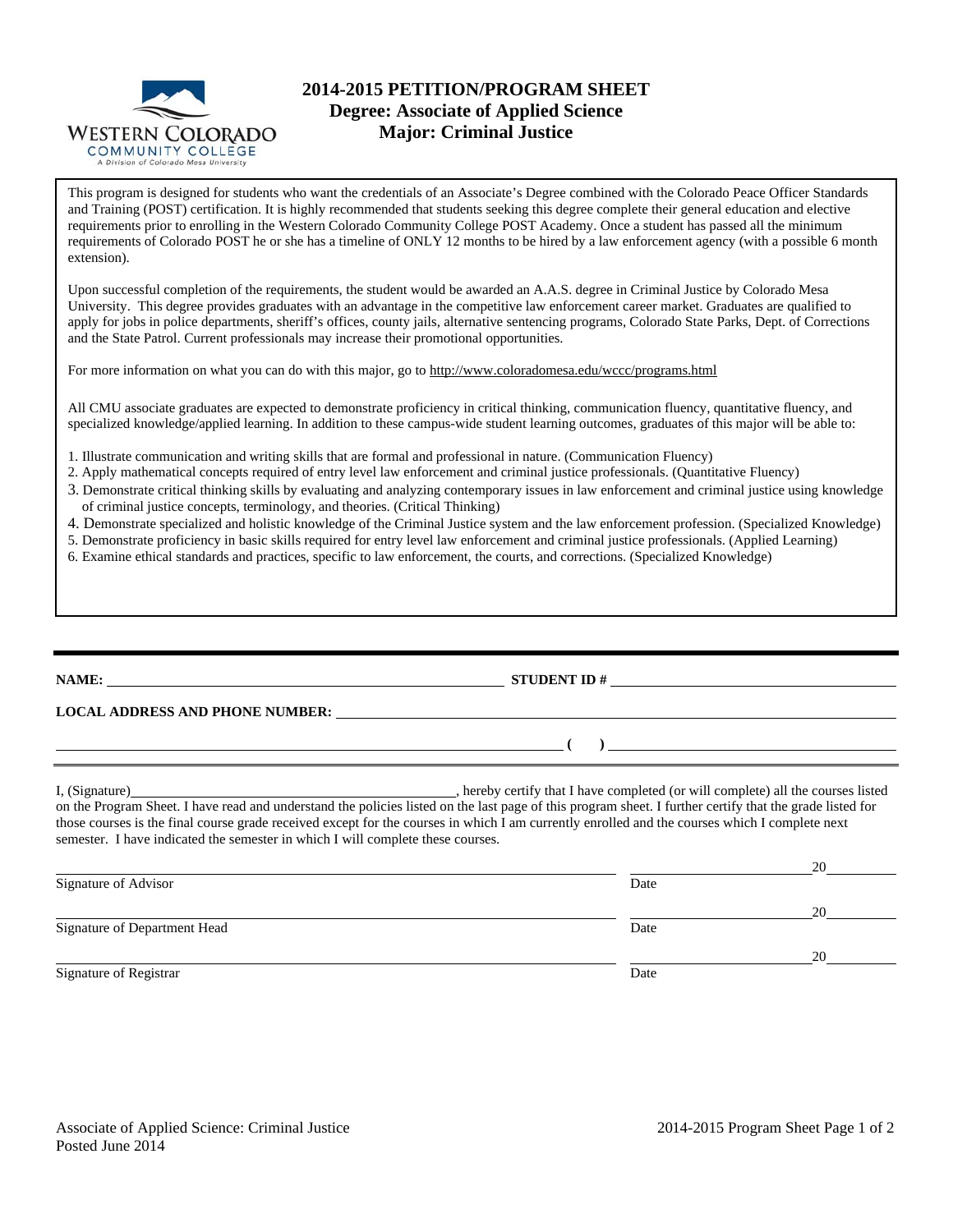#### **Students should work closely with a faculty advisor when selecting and scheduling courses prior to registration.** See the "Undergraduate Graduation Requirements" in the catalog for additional graduation information.

Degree Requirements:

- A minimum of 60 semester hours total (a minimum of 16 taken at CMU in no fewer than two semesters)
- A cumulative grade point average of 2.0 or higher must be maintained for all courses taken.
- Pre-collegiate courses (usually numbered below 100) cannot be used for graduation.
- A student must follow the CMU graduation requirements either from 1) the program sheet for the major in effect at the time the student officially declares a major; or 2) a program sheet for the major approved for a year subsequent to the year during which the student officially declares the major and is approved for the student by the department head. Because a program may have requirements specific to the degree, the student should check with the faculty advisor for additional criteria. It is the student's responsibility to be aware of, and follow, all requirements for the degree being pursued. Any exceptions or substitutions must be approved by the student's faculty advisor and Department Head.
- When filling out the program sheet a course can be used only once.
- See the "Undergraduate Graduation Requirements" in the catalog for additional graduation information.

**GENERAL EDUCATION REQUIREMENTS** (Minimum 15

Semester Hours) See the current catalog for a list of courses that fulfill the requirements below. If a course is on the general education list of options and a requirement for your major, you must use it to fulfill the major requirement and make a different selection within the general education requirement.

| 3 |                         |
|---|-------------------------|
|   |                         |
|   |                         |
| 3 |                         |
|   |                         |
|   | Sem.hrs Grade Term/Trns |

Course No Title Sem.hrs Grade Term/Trns

**Mathematics MATH 107 or higher** (Minimum 3 semester hours) MATH 108 Technical Mathematics 4 \*Note: MATH 110 or higher is required for BA or BAS in Criminal **Justice** 

**Social Science, Natural Science, Fine Arts or Humanities or Selected Applied Studies Courses\*** (Minimum 6 semester hours) Choose from PSYC 150,SPCH 102,SOCO 144,SOCO 260,PHIL120

\_\_\_\_\_\_ \_\_\_\_ \_\_\_\_\_\_\_\_\_\_\_\_\_\_\_\_\_\_\_\_\_\_\_\_ 3 \_\_\_\_\_ \_\_\_\_\_\_\_\_ \_\_\_\_\_\_ \_\_\_\_ \_\_\_\_\_\_\_\_\_\_\_\_\_\_\_\_\_\_\_\_\_\_\_\_ 3 \_\_\_\_\_ \_\_\_\_\_\_\_\_

#### **OTHER LOWER DIVISION REQUIREMENTS**

**Wellness** (2 semester hours) KINE 100 Health and Wellness 1 KINA 127 Physical Conditioning 1 \*KINA 127 is taken simultaneously with POST Academy

#### **ASSOCIATE OF APPLIED SCIENCE: CRIMINAL JUSTICE REQUIREMENTS**

(43 semester hours)

### **Core Classes**

| CRJW 101        | Basic Police Academy               | 6  |  |
|-----------------|------------------------------------|----|--|
| <b>CRJW</b> 102 | Basic Police Academy II            | 10 |  |
| <b>CRJW 105</b> | Basic Law                          | 6  |  |
| <b>CRJW</b> 106 | Arrest Control                     |    |  |
| <b>CRJW</b> 107 | Law Enforcement Driving            | 2  |  |
| <b>CRJW 108</b> | Firearms                           |    |  |
| <b>CRMJ</b> 110 | Orientation to Criminal Justice 1  |    |  |
| <b>CRMJ 201</b> | Introduction to Criminal Justice 3 |    |  |
| <b>SPCH 101</b> | Interpersonal Communication 3      |    |  |
| <b>POLS 101</b> | American Government                |    |  |
| SOCO 264        | Social Problems                    |    |  |
|                 |                                    |    |  |

\*Please see your advisor for requirements specific to this program.

# **SUGGESTED COURSE SEQUENCING FOR THE ASSOCIATE OF APPLIED SCIENCE IN CRIMINAL JUSTICE—CMU/WCCC EMPHASIS**

| <b>First Semester</b>                                        |                             |                            |  |                                         | Hours |
|--------------------------------------------------------------|-----------------------------|----------------------------|--|-----------------------------------------|-------|
| <b>ENGL 111</b>                                              |                             | <b>English Composition</b> |  |                                         |       |
| <b>SPCH 101</b>                                              | Interpersonal Communication |                            |  |                                         |       |
| <b>POLS</b> 101                                              | <b>American Government</b>  |                            |  |                                         |       |
| General Ed                                                   |                             |                            |  | History, Social and Behavioral Science, |       |
| <b>Humanities, Natural Science, Fine Arts or Mathematics</b> |                             |                            |  | 6                                       |       |
|                                                              |                             |                            |  |                                         | 15    |

| <b>Third Semester</b> |                              | <b>Hours</b> |
|-----------------------|------------------------------|--------------|
| <b>CRJW</b> 101       | Basic Police Academy         | 6            |
| <b>CRJW</b> 102       | Basic Police Academy II      | 10           |
| <b>CRJW</b> 105       | Basic Law                    | 6            |
| <b>CRJW</b> 106       | <b>Arrest Control</b>        | 3            |
| <b>CRJW 107</b>       | Law Enforcement Driving      | 2            |
| <b>CRJW 108</b>       | Firearms                     | 3            |
| <b>KINA 127</b>       | <b>Physical Conditioning</b> |              |
|                       |                              | 31           |

| <b>Second Semester</b> |                                 | Hours |
|------------------------|---------------------------------|-------|
| <b>ENGL 112</b>        | English Composition OR          |       |
| <b>SPCH 102</b>        | Speechmaking                    |       |
| <b>CRMJ</b> 110        | Orientation to Criminal Justice |       |
| <b>CRMJ 201</b>        | Intro to Criminal Justice       |       |
| SOCO 264               | Social Problems                 |       |
| <b>MATH 108</b>        | <b>Technical Math</b>           |       |
| <b>KINE 100</b>        | <b>Health and Wellness</b>      |       |
|                        |                                 |       |